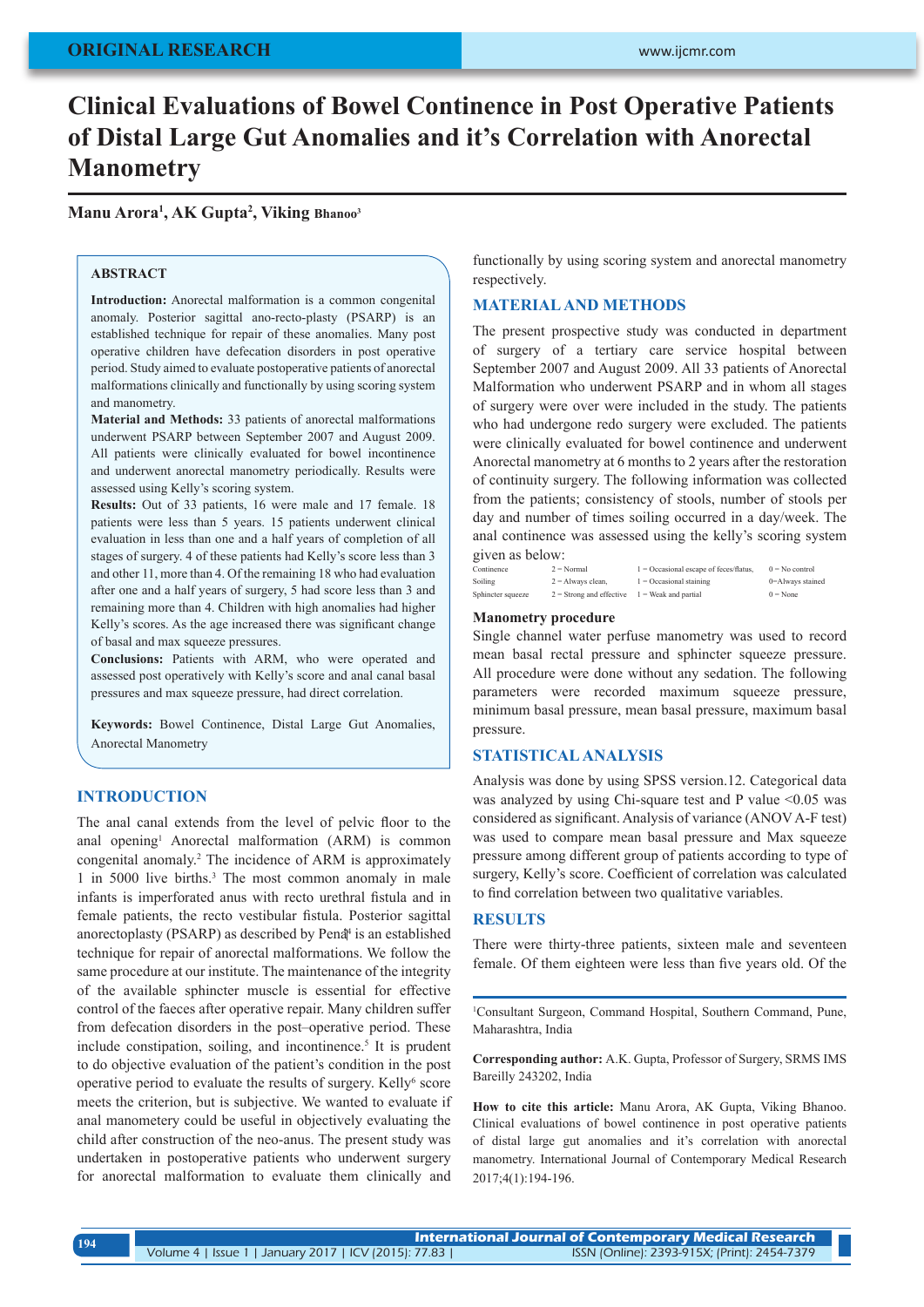fifteen patients who underwent clinical evaluation less than one and a half years after completion of all stages of surgery, four had a score less than 3 and 11 had more than 4. Similarly of the 18 in whom evaluation was done after one and a half years, 5 had a score less than 3 and 13 more than 4. Longer duration after surgery did not change the Kelly's score. There were 20 patients of ARM. Of the 15 of HARM (High Ano Rectal Malformation), 4 had a Kelly's score less than 3 and 11 above 4. All the 5 cases of LARM (Low Ano Rectal Malformation) had a Kelly's score more than 4 (Table 1). This was statistically significant. The children with higher anomalies had poorer Kelly's score. The consistency of stools improved with passage of time after all stages were complete. At 6 months after surgery 9 patients (27%) had firm stools, whereas at one year 21 patients (63%) had firm stools. This again was statistically significant. The difference in the number of stools passed per day among those who were observed at interval of 6 months and 1 year was statistically not significant. Observational improvement was noted though. At six months ten patients had more than three stools per day, this reduced to four at one year. The difference in frequency of soiling observed at interval of one year was statistically significant.  $(x^2+8.47, P<0.05)$  (Table 2). Table 3 shows mean basal pressure among cases according to the site of ARM. 5 cases those who had Low ARM, mean basal pressure was 51.8 + 14.36 while 15 cases who had high ARM mean basal pressure was 27+ 13.89. ANOVA was applied to see whether the difference is statistically significant or not. It was found that the difference was statistically significant.  $(F=3.34, P<0.05)$ . The max squeeze pressure among cases according to the site of ARM was measured. Five cases who had Low ARM had max squeeze pressure  $70 + 11.92$  while 15 cases who had high ARM max squeeze pressure was  $42.43 \pm 20.59$ . ANOVA was applied to see whether the difference is statistically significant or not. It was found that the difference was not statistically significant. There was positive correlation between age of the study and mean basal pressure. Coefficient of correlation was r=0.44 which was statistically significant. Similarly there was also positive was r=0.45 which was statistically significant. As the age increased there was increase in the mean basal pressure and Max Squeeze pressure in the study group. Comparison was done between Kelly score and mean basal pressure in the studied population. The mean basal pressure among 9 cases that had Kelly's score 6 was 38 + 13.7 while in the cases that had Kelly's score 0 the mean basal pressure was  $12.5 + 3.53$ . ANOVA test suggested that the difference was statistically not significant  $(F=2.25,$ P<0.05). Table 4 compares Kelly's score and max squeeze pressure in the study cases. The max squeeze pressure among 9 cases that had Kelly's score 6 was  $72.78 \pm 16.52$ , while among 2 cases that had Kelly's score 0 the max squeeze pressure in the study cases. The max squeeze pressure among 9 cases that had Kelly's score 6 was  $72.78 \pm 16.52$ , while among 2 cases that had Kelly's score 0 the max squeeze pressure was  $24 + 8.48$ . ANOVA test suggested that the difference was statistically very highly significant ( $F=7.73$ ,  $P<0.0001$ ).

## **DISCUSSION**

The literature reports that ARM is more common in males but in our small sample size, the cases were equally distributed between the two sexes.<sup>7</sup> This is possibly owing to small

| <b>Disease</b>                                           | <b>Total Kelly's Score</b> |       | <b>Total</b> |
|----------------------------------------------------------|----------------------------|-------|--------------|
|                                                          | $1 - 3$                    | $4-6$ |              |
| High ARM                                                 |                            |       |              |
| Low ARM                                                  |                            |       |              |
| Total                                                    |                            |       |              |
| <b>Table-1:</b> Kelly score in ARM according to severity |                            |       |              |

| <b>Bowel habits at</b>                                 | Soiling/day   |    |
|--------------------------------------------------------|---------------|----|
| $6th$ month                                            | NIL           |    |
|                                                        | More than one | 20 |
| year                                                   | NIL           | 19 |
|                                                        | More than one | 14 |
| <b>Table-2:</b> Duration after restoration soiling/day |               |    |

| <b>Site of ARM</b>                                                  | N  | mean Basal (cmH2O) |  |
|---------------------------------------------------------------------|----|--------------------|--|
|                                                                     |    | $Mean + SD$        |  |
| High ARM                                                            | 15 | $27 + 13.89$       |  |
| Low ARM                                                             |    | $51.8 + 14.36$     |  |
| <b>Table 3:</b> Comparison of Site of ARM and mean Basal (cmH2O) in |    |                    |  |
| study group                                                         |    |                    |  |

| <b>Total</b>                                               | n                             | $Max Square$ (cmH2(O) | <b>F</b> Value | P Value  |
|------------------------------------------------------------|-------------------------------|-----------------------|----------------|----------|
| Kelly's                                                    |                               | Mean + SD             |                |          |
| <b>Score</b>                                               |                               |                       |                |          |
| U                                                          | $\mathfrak{D}_{\mathfrak{p}}$ | $24 + 8.48$           |                |          |
|                                                            | $\overline{2}$                | $29.5 + 21.92$        |                |          |
| 3                                                          | 5                             | $51.8 + 7.88$         | 7.73           | < 0.0001 |
| 4                                                          | 6                             | $51.83 + 12.94$       |                |          |
| 5                                                          | 9                             | $61.78 + 9.13$        |                |          |
| 6                                                          | q                             | $72.78 + 16.52$       |                |          |
| Table-4: Comparison of Total Kelly's score and Max Squeeze |                               |                       |                |          |
| (cmH2O)                                                    |                               |                       |                |          |

sample size. Billur Demirogullari<sup>8</sup> reported bowel function score increased with rising patient age. In our study a trend was seen towards better score. A longer duration of follow up would perhaps demonstrate a statistically significant result. The patients with high ARM had lower Kelly score as compared to those with low ARM. The difference was statistically significant.<sup>9</sup> Patients with low-type lesions are more likely to be continent, while patients with high-type lesions had more problems with continence because a functional internal sphincter is absent in high-type lesions. The difference in consistency among those who have completed six months and those who had completed one year post surgery was compared. The difference was significant; more patients had formed stools at one year of age. Although the number of stools passed at one year was less than the number passed six months after surgery, the difference was not statistically significant. Perhaps a longer follow up would bring out a significant difference. The soiling instances did improve after one year after restoration and the improvement was significant  $(x^2=8.47, p<0.05)$ . Mean basal pressure difference between LARM and HARM cases was statistically significant ( $F=3.34, p<0.05$ ). The present study findings are consistent with other study findings.10,11 Maximum squeeze pressure of 5 cases of LARM was 70+/-11.92 while 7 cases of HARM maximum squeeze pressure was 42.43+/- 20.59. It was found that difference was statistically significant. There was positive correlation between the age of the study